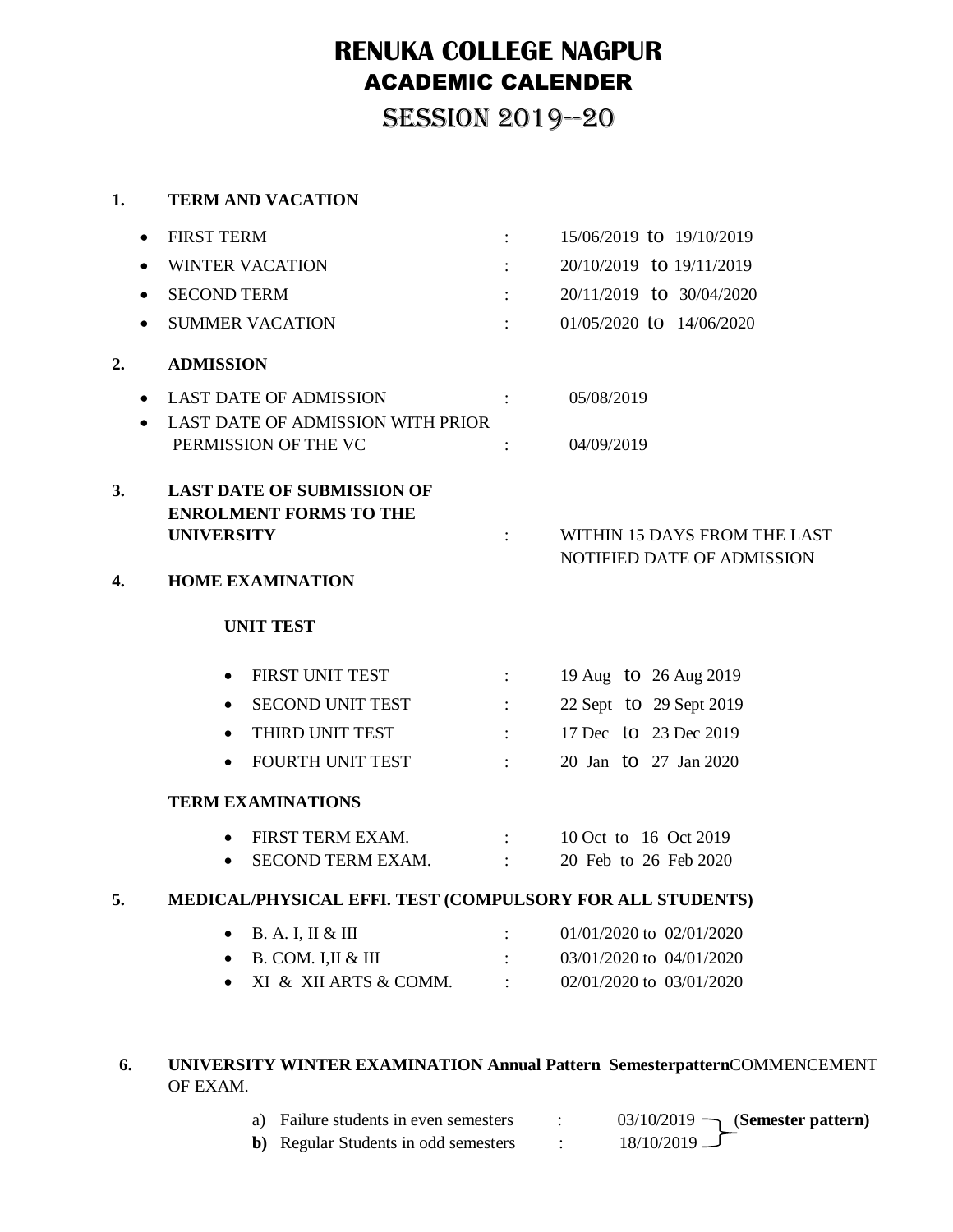| <b>REGULAR STUDENTS</b><br>❖              |                               | 31/08/2019(for admissions other                                            |
|-------------------------------------------|-------------------------------|----------------------------------------------------------------------------|
| than $1st$ year)                          |                               |                                                                            |
| <b>EXTERNAL STUDENTS</b><br>❖             |                               | 15/05/2019(Both Pattern)                                                   |
| <b>OLD EX-STUDENTS</b><br>❖               |                               | 15/05/2019(Annual Pattern)                                                 |
| <b>EX-STUDENT OF IMMEDIATELY</b><br>❖     |                               | <b>WITHIN 15 DAYS FROM</b>                                                 |
|                                           |                               | THE DATE OF DECLARATION OF                                                 |
|                                           |                               | THE RESULT OF SUMMER EXAMS.                                                |
| UNIVERSITY SUMMER EXAMINATION             |                               |                                                                            |
| <b>COMMENCEMENT OF EXAM.</b><br>$\bullet$ |                               |                                                                            |
| 1) Failure of odd semesters               |                               | 22/02/2020<br>(Semester pattern)                                           |
| 2) Regular even semesters                 |                               | 12/03/2020                                                                 |
|                                           |                               |                                                                            |
| a) REGULAR STUDENTS                       |                               | 15/01/2020                                                                 |
| <b>EXTERNAL STUDENTS</b><br>b)            |                               | 15/10/2019                                                                 |
| c) OLD EX-STUDENTS                        |                               | 15/10/2019                                                                 |
| d)                                        |                               | WITHIN 15 DAYS FROM                                                        |
|                                           |                               | THE DATE OF DECLARATION OF                                                 |
|                                           |                               | THE RESULT OF WINTER EXAM                                                  |
|                                           |                               | AS PER GOVERNING                                                           |
|                                           | <b>DECLARATION OF RESULTS</b> | <b>LAST DATE FORRECEIPT OF EXAMS. FORMS</b><br>EX-STUDENT OF IMMEDIATELY : |

PROVISIONS OF THE ACT.

**ASST. PROF.**<br> **DR. JYOTI PATIL**<br> **DR. JYOTI PATIL**<br> **DR. JYOTI PATIL DR. HARSHNA R. SONKUSARE**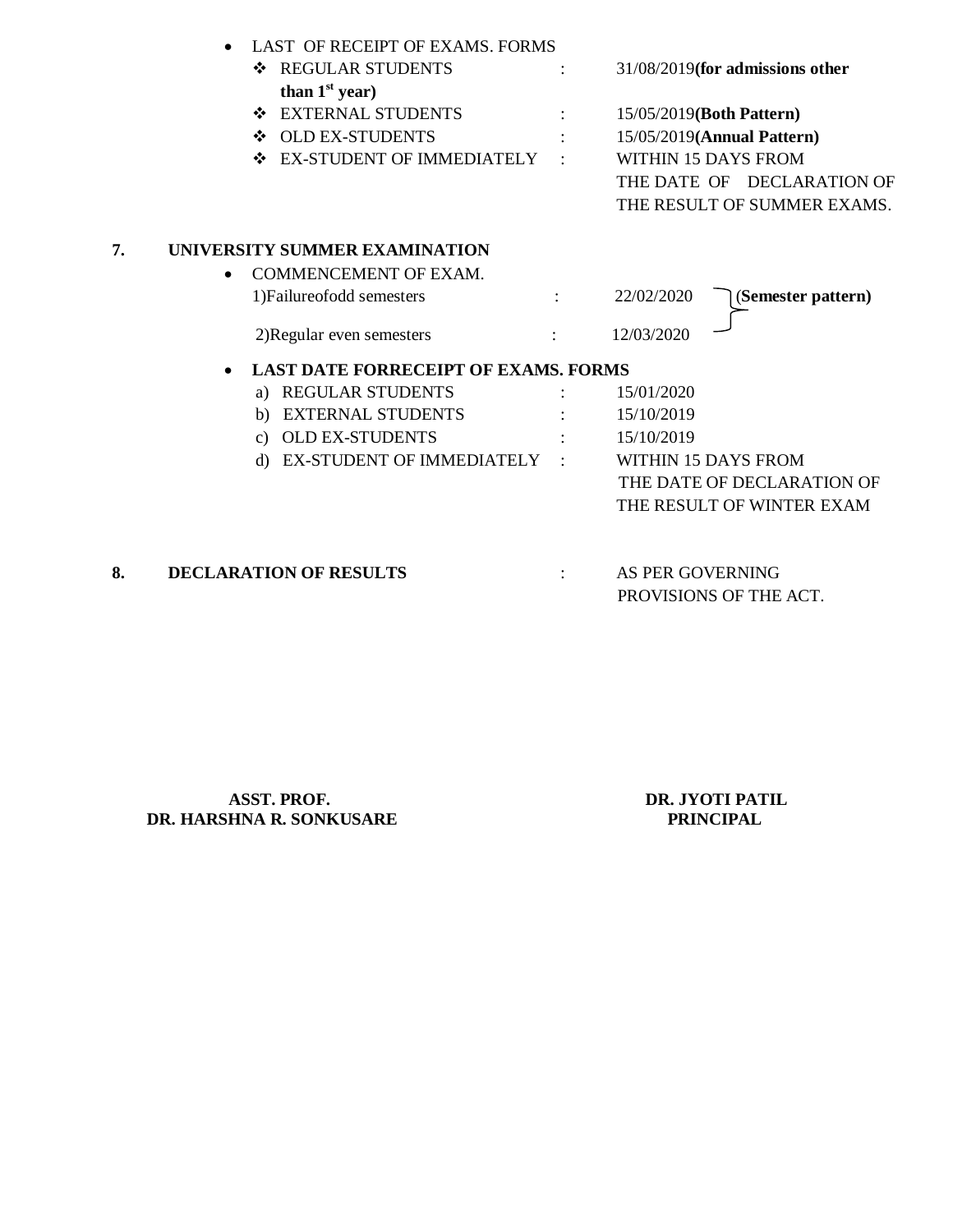## **ACADEMIC PLAN FIRST SESSION**

| MAY              | 14/05/2019        | <b>FOUNDATION DAY</b>                           |
|------------------|-------------------|-------------------------------------------------|
|                  |                   | (BIRTH ANNIVERSARY OF LATE SHRI EKNATHJI GEDAM) |
| <b>JUNE</b>      | 05/06/2019        | WORLD ENVIRONMENT DAY                           |
|                  | 15/06/2019        | <b>FIRST SESSION BEGINS</b>                     |
|                  | 16/06/2019        | DEATH ANNIVERSARY OF LATE SHRI EKNATHJI GEDAM   |
|                  |                   | (FOUNDER OF RENUKA SHIKSHAN PRASARK MANDAL)     |
|                  | 21/06/2019        | INTERNATIONAL YOGA DAY                          |
|                  | 17 to 22 Jun 2019 | <b>ORIENTATION PROGRAMME</b>                    |
|                  |                   | (INTRODUTION OF ALL THE SUBJECTS)               |
| JULY             | 06/07/2019        | 1 <sup>ST</sup> IQAC MEETING                    |
|                  | 11/07/2019        | <b>WORLD POPULATION DAY</b>                     |
|                  | 27/07/2019        | <b>FRESHERS DAY</b>                             |
| <b>AUGUST</b>    | 01/08/2019        | LOKMANYA TILAK PUNYATITHI                       |
|                  | 08/08/2019        | <b>KRANTI DIN</b>                               |
|                  | 09/08/2019        | RANGANATHAN JAYANTI                             |
|                  | 15/08/2019        | <b>INDEPENDENCE DAY</b>                         |
|                  | 29/08/2019        | MAJOR DHYANCHAND JAYANTI (SPORT DAY)            |
| <b>SEPTEMBER</b> | 05/09/2019        | TEACHERS DAY (DR. RADHAKRUSHNAN JAYANTI)        |
|                  | 08/09/2019        | <b>WORLD LITERACY DAY</b>                       |
|                  | 21/09/2019        | $1ST$ LMC MEEING                                |
|                  | 24/09/2019        | <b>NSS FOUNDATION DAY</b>                       |
|                  | 27/09/2019        | RANGANATHAN PUNYATITHI                          |
|                  | 30/09/2019        | LAXMINARAYAN DAY                                |
| <b>OCTOBER</b>   | 02/10/2019        | GANDHI JAYANTI (SHRAMDAAN)                      |
|                  | 05/10/2019        | 2 <sup>ND</sup> IQAC MEETING                    |
|                  | 11/10/2019        | RASHTRASANT TUKDOJI MAHARAJ PUNYATITHI          |
|                  | 10 to 16OCT 19    | <b>FIRST TERM EXAM.</b>                         |
|                  | 15/10/2019        | READING INSPIRATION DAY                         |
|                  | 19/10/2019        | <b>FIRST SESSION END</b>                        |
|                  |                   |                                                 |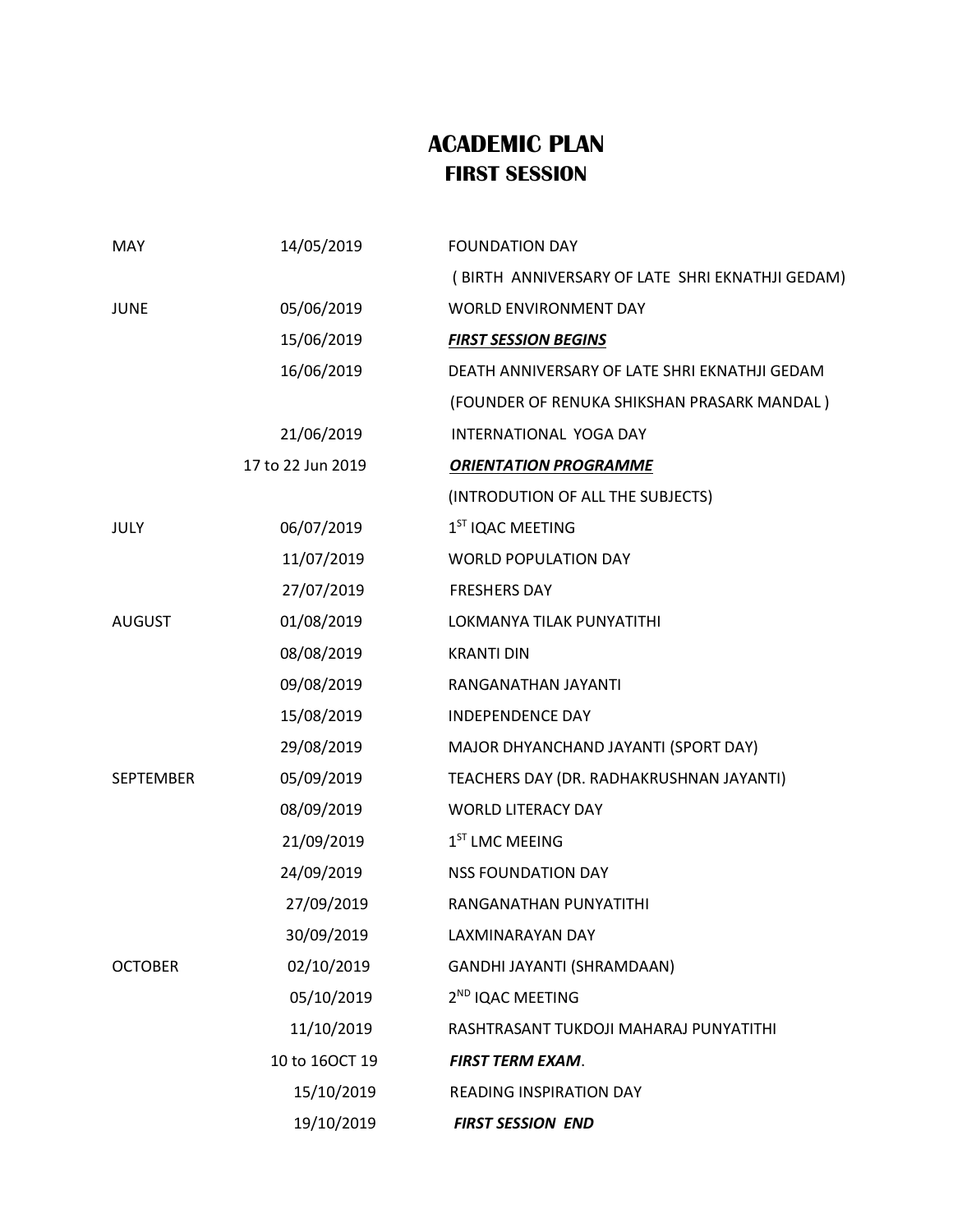## **SECOND SESSION**

| <b>NOVEMBER</b> | 20/11/2019        | <b>SECOND SESSION BEGINS</b>             |
|-----------------|-------------------|------------------------------------------|
|                 | 26/11/2019        | <b>CONSTITUTION DAY</b>                  |
| <b>DECEMBER</b> | 06/12/2019        | DR. AMBEDKAR PUNYATITHI                  |
|                 | 07/12/2019        | 3RD IQAC MEETING                         |
| <b>JANUARY</b>  | 03/01/2020        | SAVITRIBAI FULE JAYANTI                  |
|                 | 01 to 04 Jan 2020 | MEDICAL/PHYSICAL EFFI. TEST              |
|                 | 06 to 12 Jan 2020 | <b>NSS CAMP</b>                          |
|                 | 12/01/2020        | SWAMI VIVEKANAND JAYANTI                 |
|                 | 15/01/2020        | <b>ANNUAL SPORTSDAY</b>                  |
|                 | 16/01/2020        | <b>CULTURAL DAY</b>                      |
|                 | 26/01/2020        | REPUBLIC DAY CELEBRATION                 |
| <b>FEBRUARY</b> | 19/02/2020        | SHIVAJI MAHARAJ JAYANTI                  |
|                 | 22/02/2020        | <b>FAREWELL PROGRAMMEFOR STUDENTS</b>    |
|                 | 20/02/2020        | MARATHI LANGUAGEDAY                      |
|                 | 20 to 26 FEB 2020 | <b>SECOND TERM EXAM.</b>                 |
| <b>MARCH</b>    | 04 to 09 Mar 2020 | <b>INTENSIVE COACHING PROGRAME</b>       |
|                 |                   | (FOR COMPLETE COURSE REVISION)           |
|                 | 08/03/2020        | INTERNATIONAL WOMEN'S DAY                |
| <b>APRIL</b>    | 04/04/2020        | 2 <sup>ND</sup> LMC MEETING              |
|                 | 11/04/2020        | 4TH IQAC MEETING                         |
|                 | 11/04/2020        | MAHATMA FULE JAYANTI                     |
|                 | 14/04/2020        | WORLD KNOWLEDGE DAY (DR.AMBEDKAR JAYANTI |
|                 | 30/04/2020        | RASHTRASANT TUKDOJI MAHARAJJAYANTI       |
| MAY             | 01/05/2020        | <b>MAHARASHTRA DIN</b>                   |